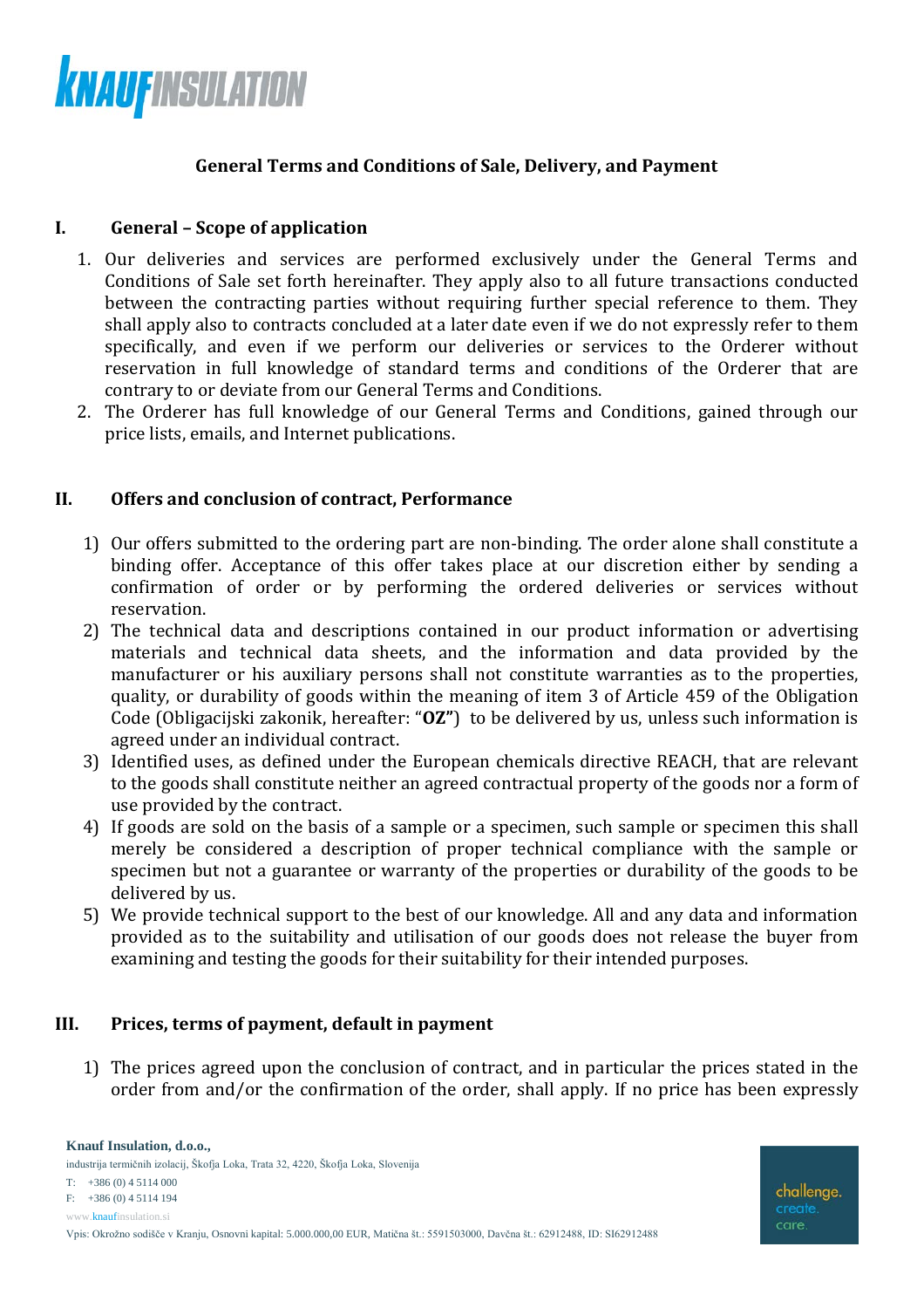

determined, the prices in effect at the time of the conclusion of contract as per our price list shall apply. The prices are calculated on the basis of the volume, weights, and quantities determined by us, unless the Orderer objects immediately upon receipt of the goods.

- 2) These prices (net order value) are plus the current statutory value added tax as at the date of delivery and – where agreed – the cost of the transport insurance. In the case of deliveries outside Slovenia, other country-specific dues and charges may be added. The resulting amount is the final total invoice amount (incl. VAT).
- 3) We reserve the right to reasonably adjust our prices in the event of changes of costs occurring after the conclusion of contract due to collective wage agreement, increases in pre-suppliers' prices, or exchange rate fluctuations. Notification of such price changes is given no later than four weeks prior to the effectiveness of the new prices. Unless the ordering party objects in writing to the new prices within one week of notification, the new prices are considered accepted. This shall not apply if a fixed price is agreed.
- 4) Our invoices are payable without deduction within 30 days of the invoice date, unless a different date for payment has been agreed. Upon expiration of the due date specified in the invoice, the Orderer is in default pursuant to Article 299.1 of the OZ . In the event that we grant our customers a discount, the discount amount is calculated on the basis of the final total invoice amount (incl. VAT), less a flat-rate freight charge of 8%, the cost of a transport insurance where applicable, and – in the case of deliveries outside Slovenia – any other country-specific charges.
- 5) The Orderer is entitled to a right to set-off our claims only if his counter claims are res judicata, undisputed, or have been acknowledged by us. Furthermore, the Orderer shall be entitled to exercise a retention right only if his counter claim is based on the same contractual relationship.
- 6) If the Orderer fails to pay due invoices, observe a payment term, or in the event that the Orderer's financial situation deteriorates after the conclusion of the contract, or if, after the conclusion of contract, we obtain unfavourable information relating to the Orderer that give rise to doubts as to the orderings party's solvency or credit-worthiness, we are entitled to accelerate the maturity and declare immediately due the Orderer's residual debt, and, contrary to the agreement, demand advance payment, or payment of a security, or, upon delivery, immediate payment of all our receivables that are based on the same legal relationship. This shall apply in particular if the Orderer ceases his payments, a check issued by the Orderer is not honoured, insolvency proceedings against the Orderer's assets are applied for or instituted, or if an application for such insolvency proceedings are rejected due to a lack of assets.

## **IV. Dates for delivery and payment, delay in performance**

- 1) Delivery dates are estimates, unless a fixed date for the transactions has been expressly agreed in writing. Delivery periods are given under the reservation that the Orderer meets his contractual duties of cooperation.
- 2) In the event, that, nevertheless, agreed delivery dates are not observed for reasons for which we are responsible, the Orderer may withdraw from the contract after a period of grace of no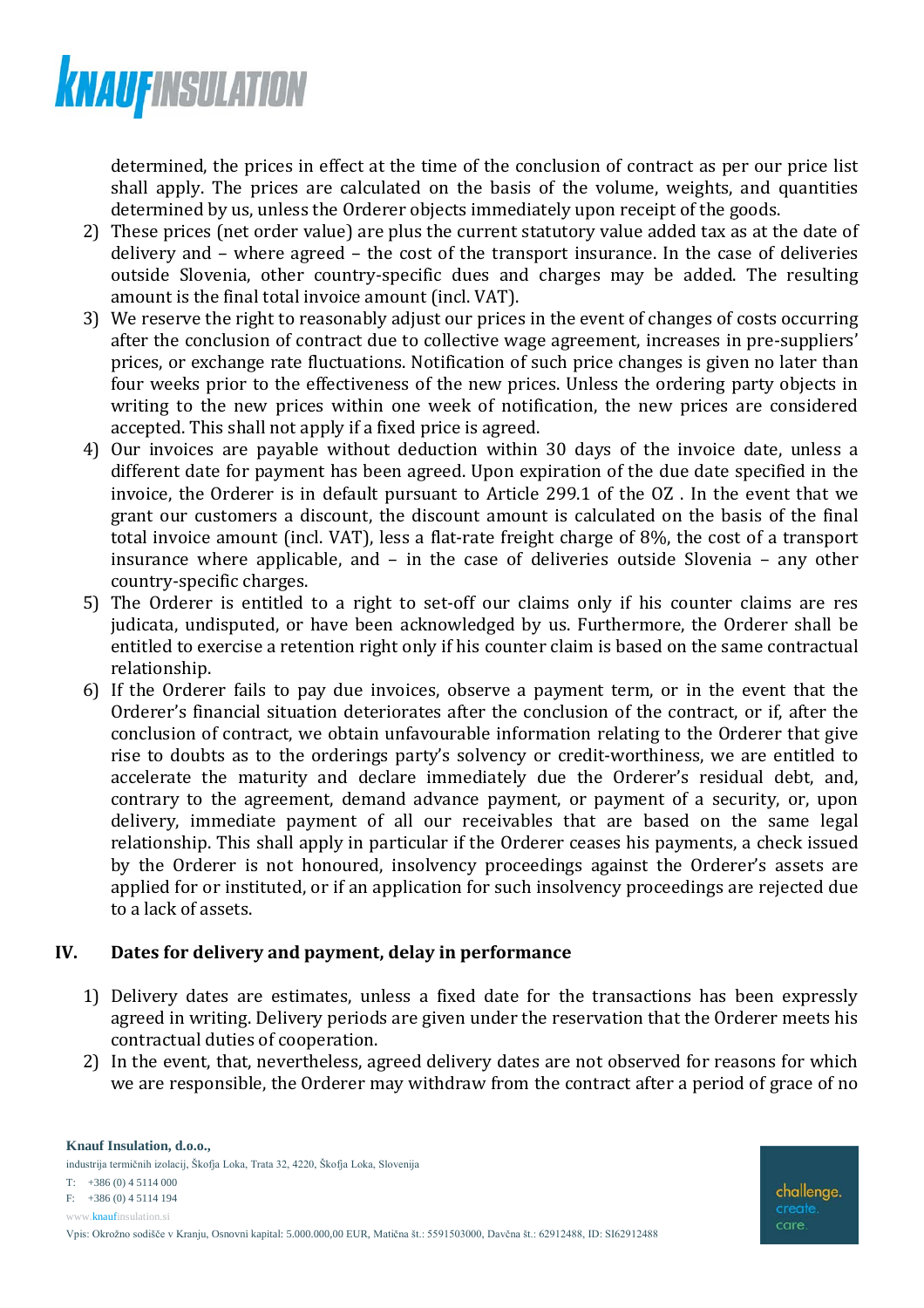

less than 15 business days set by the Orderer has expired fruitlessly. Withdrawal must be by written notice. Deliveries on Saturdays are possible only upon special agreement and for an extra charge.

- 3) We will be in default only upon the expiration of a reasonable grace period of no less than 15 business days set by the Orderer. In cases of force majeure and other unforeseeable, extraordinary circumstances for which we are not responsible, for example operational troubles and interruptions due to fire, water, or similar events, failures of production facilities and machines, late delivery, or delivery shortfalls on the part of our suppliers, and interruptions in operation due to a shortage in raw materials, energy or labour, strike, lockout, difficulties in the procurement of transportation means, disruptions or obstructions in traffic, or official intervention, we are – to the extent that the named circumstances prevent us from a timely performance of our obligations - entitled to postpone the performance of the delivery and/or service for the term of the obstruction plus a reasonable start-up time. If, consequently, the performance of the delivery or service is delayed for more than one month, both we and the Orderer are entitled to withdraw from the contract by written notice in respect of the quantities affected by the delay in delivery, excluding any damages claims and in accordance with No. VIII 1 – 5 of the present General Terms and Conditions of Sale.
- 4) In each individual case of default, our obligation to pay damages is limited under the provisions of Ziff. VIII 1-5.
- 5) We are entitled to perform partial delivery and partial services within the agreed delivery and performance periods if reasonable to the Orderer.
- 6) Observance of our delivery and performance obligations is subject to the due and proper performance of the Orderer's obligations. We reserve the right to plea non-fulfilment of the contract.
- 7) Costs claimed for downtimes or manipulation will be reimbursed only if legitimate and only to the amount of the freight costs of the deliveries concerned.
- 8) In the case that the Orderer is in default with calling, accepting, or collecting the goods or services, or if the Orderer is responsible for a delay of the shipment or the service of the goods, we are entitled without prejudice to any other claims, to demand payment of a flat-rate in the amount of the usual local storage charges, regardless of whether the goods are stored in our facilities or those of a third party. The Orderer bears the burden of proof of lower or no damage..

## **V. Passing of the risk, shipment and packaging costs**

1) Shipment is at the risk of the Orderer on principle, i.e. even if pricing free destination station or free building site is agreed. We are under no obligation whatsoever to insure the goods. If the buyer is in default with acceptance or in arrears, the risk of accidental loss or deterioration of the goods passes to him. The same applies in the case of a violation of other obligations to cooperate. In the event that we perform any loading and/or discharging under individual contractual provisions, such services shall be performed under the General Freight Handling and Transportation Regulations (ADSp) of the forwarder or carrier that apply to the

www.knaufinsulation.si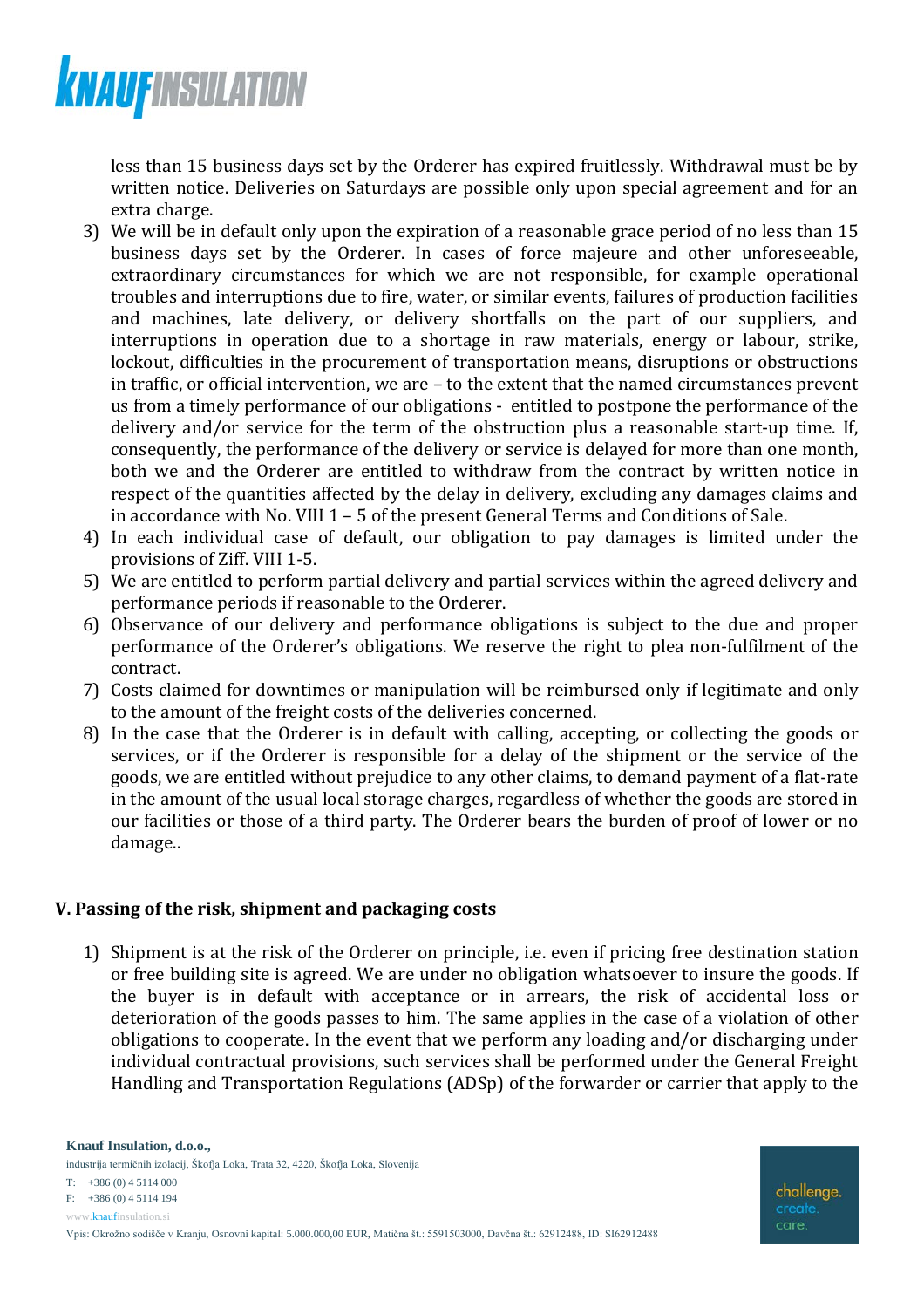

respective shipment or transport. Claims for damages may be raised against us only in cases of gross culpability (wilful intent, gross negligence). Prices are inclusive of standard packaging, free destination, unloading excluded, in complete loading materials, unless a different form of carriage has been expressly agreed.

- 2) If a form of packaging other than the standard form of packaging is used upon the Orderer's request, it shall be billed at cost price.
- 3) If the goods are shipped on Euro pallets, the latter will be billed to the Orderer; carriage free return shipments of the Euro pallets in undamaged condition to one of our plants/distribution centres, will be refunded by credits less an administrative charge to be individually agreed.
- 4) Any self-discharging by truck or crane is at the Orderer's risk.

## **VI. Orderer's obligations /Reservation of title**

- 1) Ownership of the delivered goods shall remain with us until full payment of the purchase price and any other current or future receivables resulting from our business relationship with the Orderer. The incorporation of the purchase price in an ongoing invoice and the acceptance of the balance will not affect the reservation of title.
- 2) The Orderer is obliged to treat the purchased goods carefully until full ownership has been acquired.
- 3) The Orderer may neither pledge nor give as a security the goods owned by us. However, he shall be entitled to resell the delivered goods within the scope of a proper and correct business transaction in accordance with the following terms. The aforementioned right shall not apply in as much as the Orderer transfers or pledges claims in advance against his contractual partner – where effective -, that result from the resale of the goods, to a third party or has agreed with that third party an effective prohibition of assignment in advance.
- 4) The Orderer herewith immediately assigns to us all future and contingent accounts receivable resulting from a resale of the goods delivered by us, together with all ancillary rights, at an amount of 100% gross of the value of the delivered goods, which will take precedence over the residual part of his accounts receivable. We herewith accept the assignment.
- 5) As long as and inasmuch as the Orderer settles his payment obligations to us, he is entitled to collect the claims assigned to us from his customers, within the scope of proper and orderly business. However, he is not entitled to conclude an accounts current agreement, or agree a prohibition of assignment, with his customers in relation to these accounts receivable, or transfer or pledge them to third parties. If, contrary to Sentence 2, an account current relationship exists between the Orderer and the purchasers of our reserved goods, the account receivable assigned in advance shall also relate to the accepted balance and, in the case of the purchaser's insolvency, to the balance existing at that date.
- 6) Upon our request, the Orderer shall provide evidence separately of the individual accounts receivable assigned to us, and notify his debtors of the assignment together with the request to pay to us the value of our claims against the Orderer. We are entitled to notify the Orderer's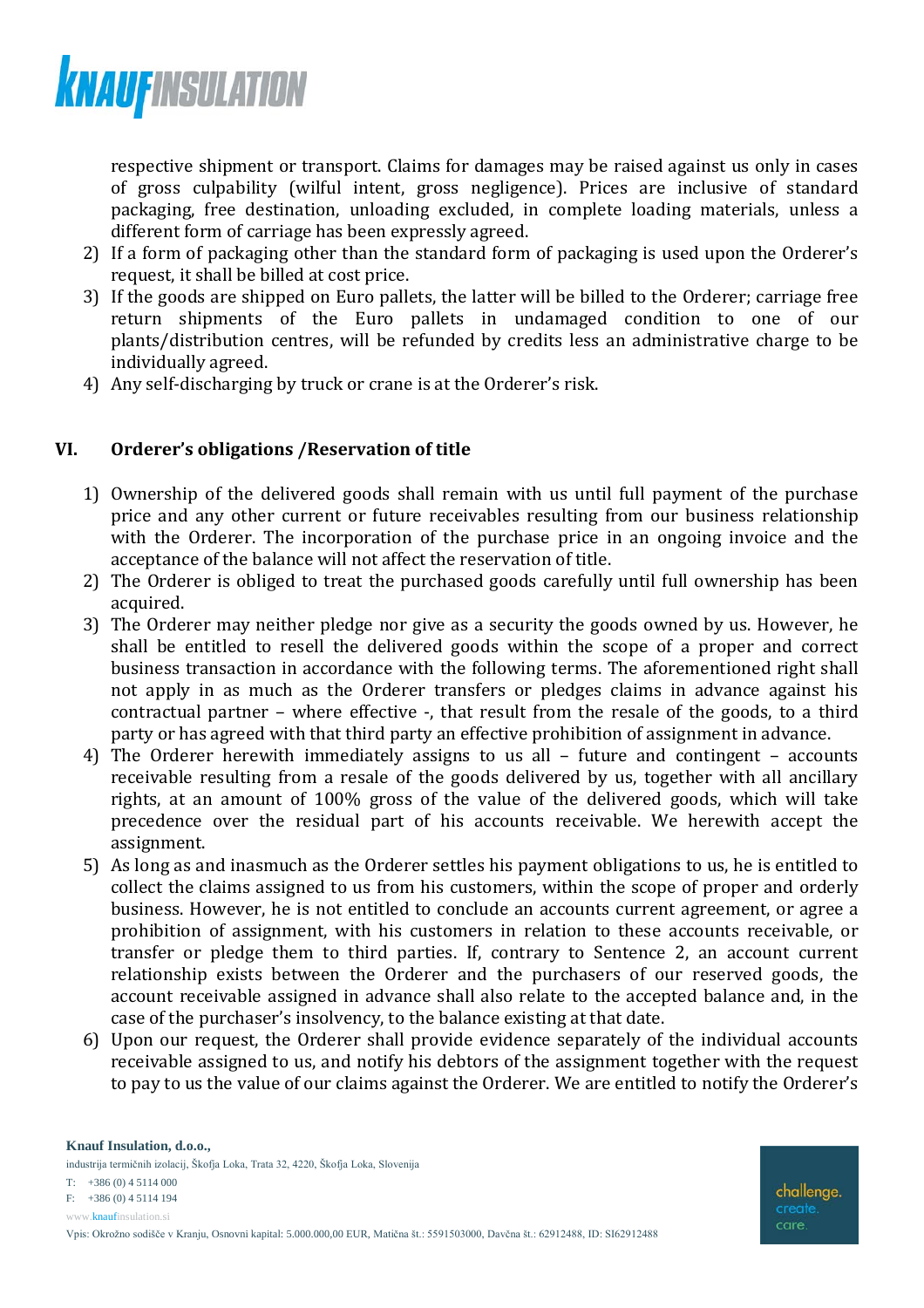

debtors ourselves of the assignment and collect the receivables. However, we will not make use of this power as long as the Orderer duly meets his payment obligations without delay, no application for insolvency proceedings against the Orderer is filed, and the Orderer does not cease his payments. If, however, one of the aforementioned cases occurs, we may demand that the Orderer disclose to us the receivables assigned and their debtors, furnishes all information required for collection of the receivables, and surrenders to us all related documents.

- 7) In the case of seizures or other third party intervention, the Orderer shall notify us in writing without undue delay.
- 8) If the goods delivered by us under reservation of title are processed, combined, or mixed, together with other objects that are not our property, we acquire co-ownership of the new object in the proportion of the value of the goods delivered by us (total invoice amount, incl. VAT) to the value of the other objects at the time of processing, combining, or mixing. The object created by such processing shall be subject to the same terms as the goods delivered under reservation of title. In the event that such processing, combining, or mixing, occurs in such a manner that the Orderer's object must be considered the principal object, it is deemed agreed that the Orderer transfers co-ownership to us pro rata. The Orderer is entitled, within the scope of proper and orderly business operations, to dispose of the products created by such processing, alteration, combination, or mixing, excluding pledging or assignment, provided he meets his obligations resulting from the business relationship with us, in a timely manner. The Orderer herewith immediately assigns to us, as security and in the amount of our portion of the ownership, his accounts receivable resulting from the sale of these new products to which we are entitled as co-owners. For the event that the Orderer combines or mixes the delivered goods with a different principal object he herewith immediately assigns to us his claims against the third party up to the value of our goods. We herewith accept the assignment.
- 9) Furthermore, the Orderer assigns to us his receivables up to the value of our goods as a security for our receivables resulting from the processing, combining of our goods with real property against a third party.
- 10)We agree to release, upon the Orderer's request, the securities of our choice to which we are entitled, to the extent that the realisable value of our securities exceeds our receivables from the Orderer, that are the matter to be secured, by more than 20%.
- 11)In the case that the Orderer breaches the contract, in particular in the case of a delay in payment amounting to more than 10% of the invoice value for a significant period of time, we are – without prejudice to other (damages) claims – entitled to withdraw from the contract and demand that the goods delivered by us be returned to us. Upon acceptance of the returned goods we are entitled to exploit them. The proceeds from such exploitation will be credited to our accounts receivable from the Orderer, less reasonable exploitation costs.

#### **VII. Orderer's rights in the case of non-conformity**

**Knauf Insulation, d.o.o.,** industrija termičnih izolacij, Škofja Loka, Trata 32, 4220, Škofja Loka, Slovenija T: +386 (0) 4 5114 000 F: +386 (0) 4 5114 194

www.knaufinsulation.si

challenge. care.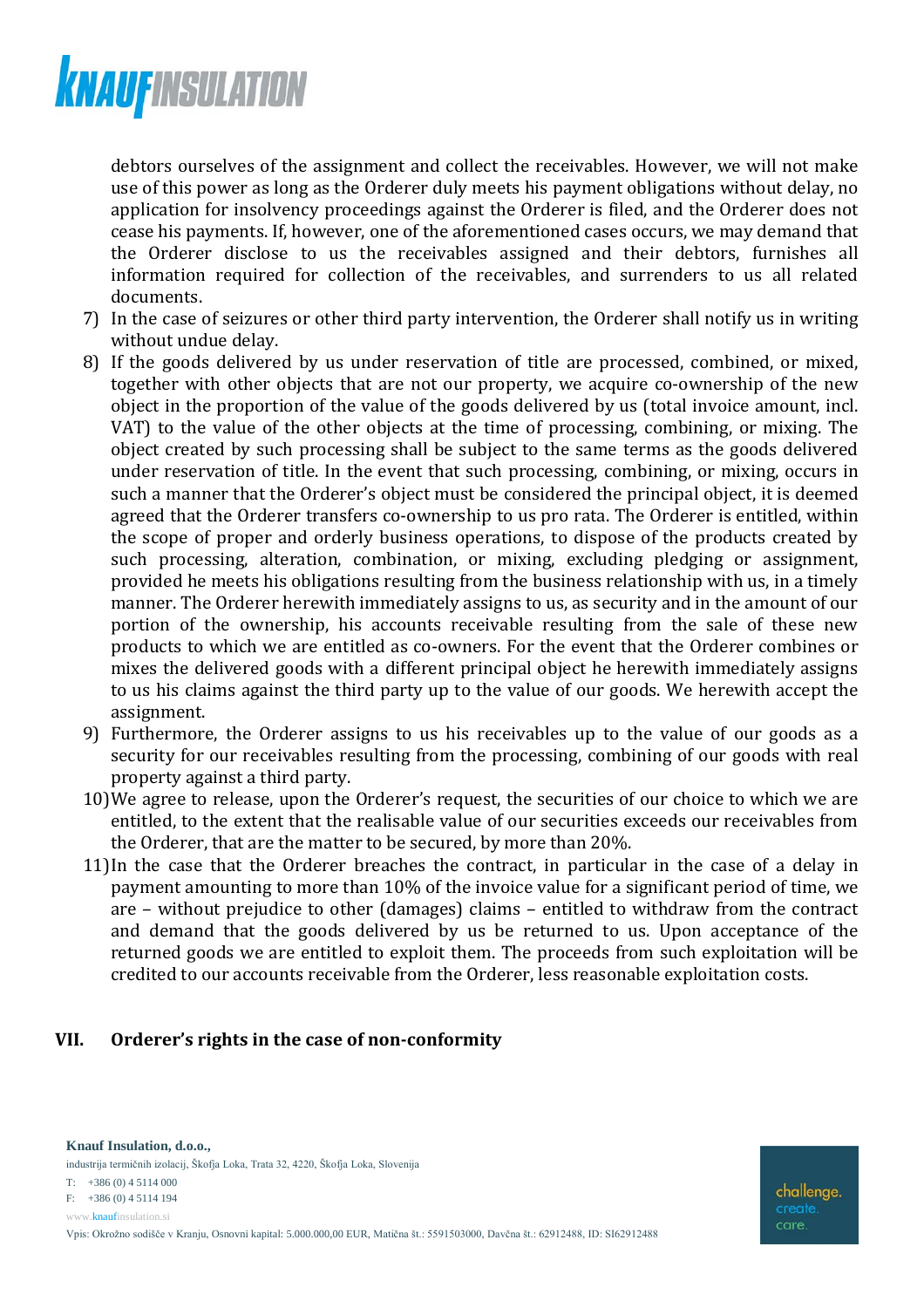

- 1) Obvious defects, delivery of the wrong goods, and deviations in quantity, shall be reported to us in writing by the Orderer without undue delay, no later however than 3 days from the Orderer's receipt of the goods. Concealed defects shall be reported to us within a period of eight days following their discovery. The buyer is obliged, if necessary by way of trial processing, to check whether the delivered goods are free of defects and suitable for the intended utilisation. This shall also apply if the goods are to be processed in systems that are not procured from us. In the event that defects emerge at the time of processing, operations shall be immediately suspended and any original containers not yet processed and unopened shall be secured. She shall be furnished o us upon request for examination. Three months following the passing of the risk to the Orderer under No. V. 1, complaints of non-conformity are excluded and are considered untimely if they could have been reasonably discovered. In the case of a complaint of non-conformity that is made improperly or in an untimely manner (No. VII Sentence 1 and 2), the Orderer loses his rights resulting from non-conformity subject to the terms of No. VIII 1 to 5 of these present Terms and Conditions of Sale, unless we fraudulently concealed the defect.
- 2) In the case that the goods delivered by us are defective, we are obliged only, at out choice, to subsequently repair the defect (subsequent improvement) or to deliver fault-free goods (subsequent performance). If we are unwilling or unable to carry out subsequent performance, or if subsequent performance is postponed for an unreasonable period of time through our fault, or if it fails for other reasons, the Orderer shall be entitled at his choice to withdraw from the contract, or to demand reduction of the purchase price. Subsequent improvement is considered failed following the second attempt, unless something else results from the nature of the matter or other circumstances. If, due to the goods delivered by us, the Orderer has suffered a loss, or incurred futile expenditure, our liability shall be subject to No. VII.1 and II, No. VIII. 1 to 5 and No. IX.

#### **VIII. Rights and obligations of our company**

- 1) A liability on the part of our company for damages or futile expenditure regardless of the legal basis – shall arise only if the damage or the futile expenditure
	- a) has been caused by us by culpably breaching a material contractual obligation or

b) is due to a grossly negligent or wilful breach of obligations through us

According to No. VIII. 1 a) and b) we are liable for damage or futile expenditure that is not caused by advice or information furnished against separate remuneration, only in the case of a wilful or grossly negligent breach of obligations, provided this breach of obligation does not constitute a defect (Article 459 of OZ) of the goods delivered by us.

2) In the event that we are liable under No. VIII. 1. a) for a breach of a material contractual obligation through no wilful intent or gross negligence, our liability is limited to the typical foreseeable damage. In this case, we are not liable in particular for lost profits of the Orderer or for unforeseeable indirect consequential damage. The aforementioned limitation of liability under Sentence 1 and 2 shall apply likewise to damage caused through the wilful intent or gross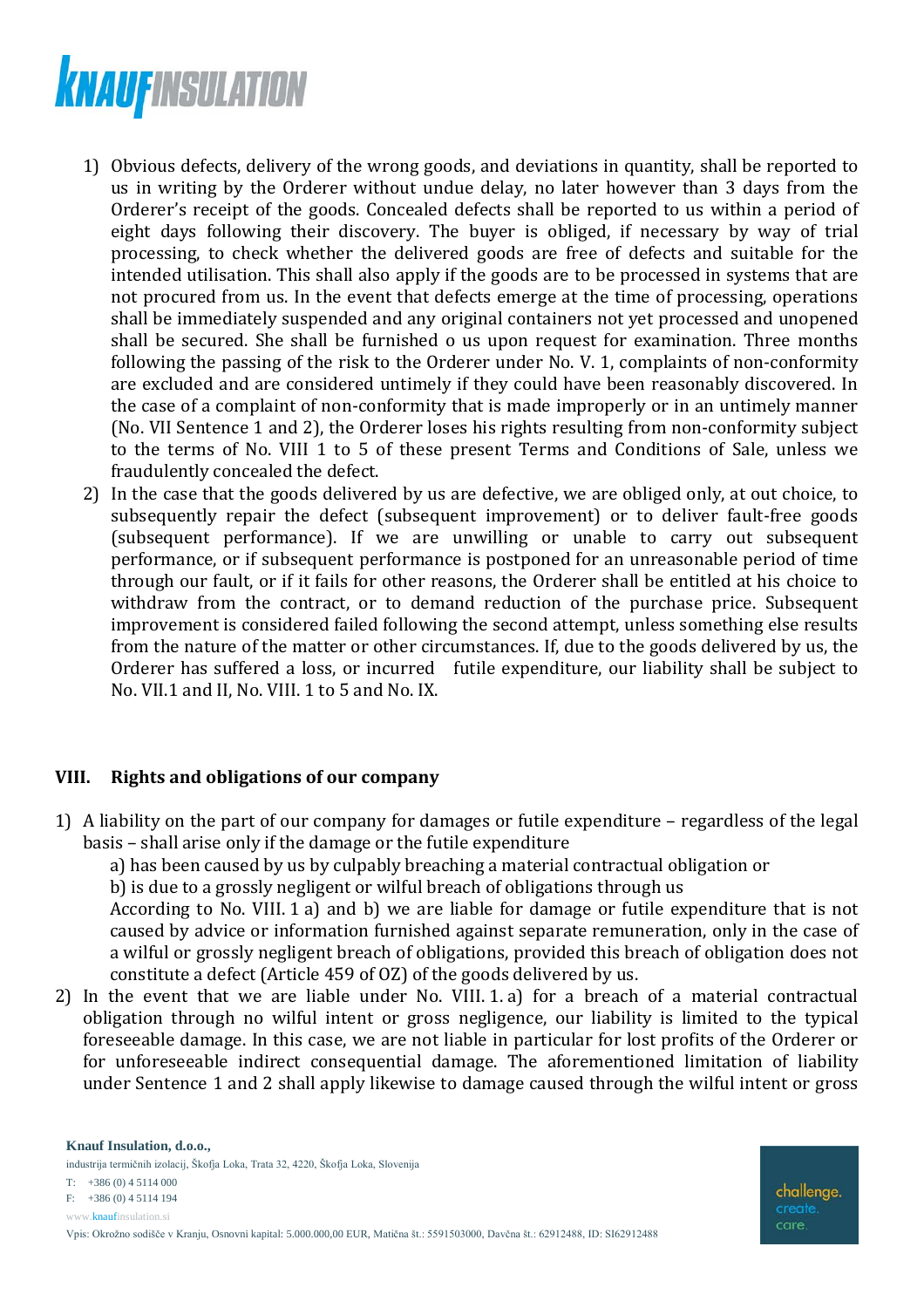

negligence on the part of our employees, personnel, or authorised persons. We are not liable for indirect losses or damage of the Orderer suffered by him due to a claim for a contractual penalty raised against him by a third party.

- 3) The limitations in liability set forth hereinabove under No VIII. 1. to 2. do not apply if our liability is mandatory under the product liability regulations , or if claims are raised on the grounds of an injury to life, the body, or health. In the case that the goods delivered by us lack a warranted property, we shall be liable only for such damage the prevention/absence of which was covered by the warranty.
- 4) Any further liability for damages exceeding that provided for under Nos. VIII. 1 3, irrespective of the legal nature of the claim raised – is excluded. This applies particularly for the damages claims based on *culpa in contrahendo*, for the claims for damages caused in relation to performance of contractual obligations, or tortuous acts (Article 133 of the OZ).
- 5) We are not liable in the case of impossibility or a delay in the due and proper compliance with public law obligations caused by the Orderer in relation to the European chemicals directive REACH.
- 6) Where this liability for damages is excluded or restricted under No. VIII 1 4, this shall also apply to the personal liability for damages on the part of our employees, personnel, representatives and auxiliary persons and vicarious agents.

## **IX. Limitation of claims**

- 1) Claims of the Orderer pertaining to defects of the goods delivered by us or to services performed in breach of our obligations – including damages claims and claims for reimbursement of futile expenses – are limited to a period of one year, unless otherwise provided for under Nos. IX. 2. to 4 hereinafter, or the law prescribes longer limitation periods.
- 2) In the case that we provided incorrect consulting that is not invoiced separately and/or furnished information in breach of our obligations, without delivering any goods in connection with the consultation or the information, or without the consultation or the information constituting a defect of goods delivered by us (Article 459 of OZ), any claims based thereupon shall expire within one year from the date of statutory commencement of limitation. If the aforesaid breach of obligations constitutes a defect (Article 459 of OZ) in the goods delivered by us in connection with the consultation or the information, the resulting claims shall be subject to the terms of limitation provided for under Nos. 1 and 2 and 4.
- 3) The provisions set forth under Nos. 1 to 3, shall not apply to the limitation of claims based on injuries to life, the body or health, or to the limitation of claims under the Slovenian product liability regulations and on the grounds of defects in title of the goods delivered by us that pertain to a third party's right *in rem*, on the grounds of which he may demand that the goods delivered by us be surrendered. Furthermore, they do not apply to the limitation of claims of our Orderer/customer that are based on a fraudulent concealment on our part of defects of the goods delivered by us, or on a breach of our obligations through our wilful intent or gross negligence. In the cases specified under this present No**. IX: 3**, the statutory limitation periods shall apply to the mentioned claims.

**Knauf Insulation, d.o.o.,** industrija termičnih izolacij, Škofja Loka, Trata 32, 4220, Škofja Loka, Slovenija T: +386 (0) 4 5114 000 F: +386 (0) 4 5114 194

www.knaufinsulation.si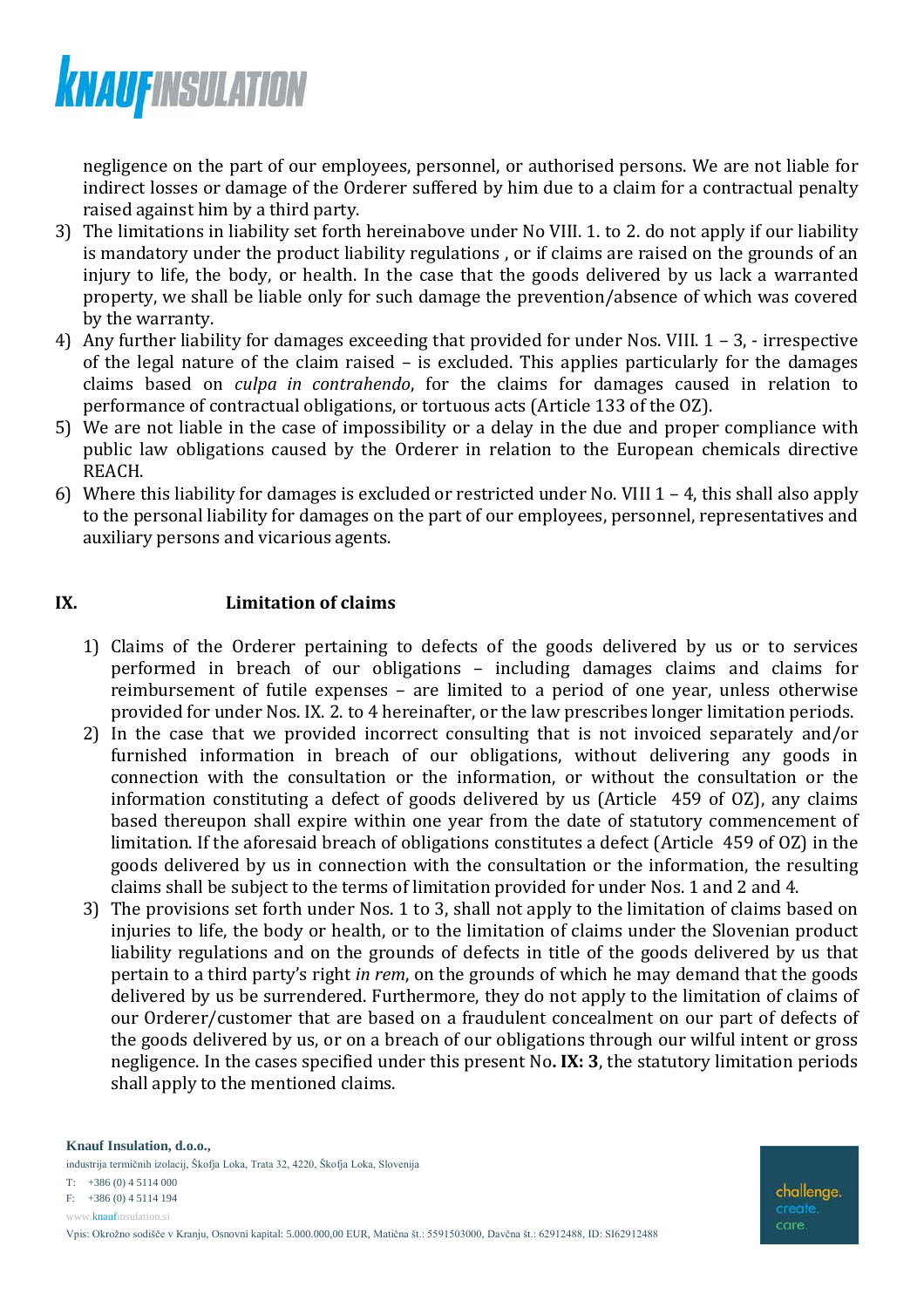

# **X. Return**

Returns of goods delivered by us that are free of defects are excluded. If, in exceptional cases, we agree with the return of a fault-free item, it shall be credited to the Orderer only if we are able to determine that the goods are fully reusable. At least 20% of the invoice value, or at least 30 euros, will deducted for the cost of examination, treatment, alteration, and repackaging. Such a credit balance will not be paid out but credited against future deliveries.

## **XI. Prohibition of assignment**

Rights and/or claims against us, based in particular on defects of goods delivered by us, or breaches of our obligations, may not be assigned or pledged, either in part or in full, to third parties without our explicit written prior approval; Article 417 of OZ shall not be affected.

## **XII. Place of performance, place of jurisdiction, applicable law, trade provisions**

- 1) The place of performance and exclusive place of jurisdiction for all claims arising between us and merchants, or legal entities, or special funds, under public law, is our registered seat. Unless mandatory statutory provisions provide otherwise, we are also entitled, however, to file actions against an Orderer at his statutory place of jurisdiction.
- 2) The legal relationship between our company and the Orderer is governed exclusively by the laws of the Slovenia. The application of the provisions of the UN Convention on the Contracts for the International Sale of Goods (CISG – UN Purchase Law) is excluded.
- 3) Where commercial terms have been mutually agreed under the International Commercial Terms (INCOTERMS), the latest version of the INCOTERMS, as amended, shall apply (currently INCOTERMS 2010).

## **XIII. Final provisions**

- 1) In the event that one or several of provisions set out herein-above are invalid, partly invalid, or excluded under a special agreement, the validity of the remaining provisions shall not be affected.
- 2) We store Orderers' data obtained within our mutual business relations in accordance with the provisions of the Slovenian data protection laws (*Zakon o varstvu osebnih podatkov*).